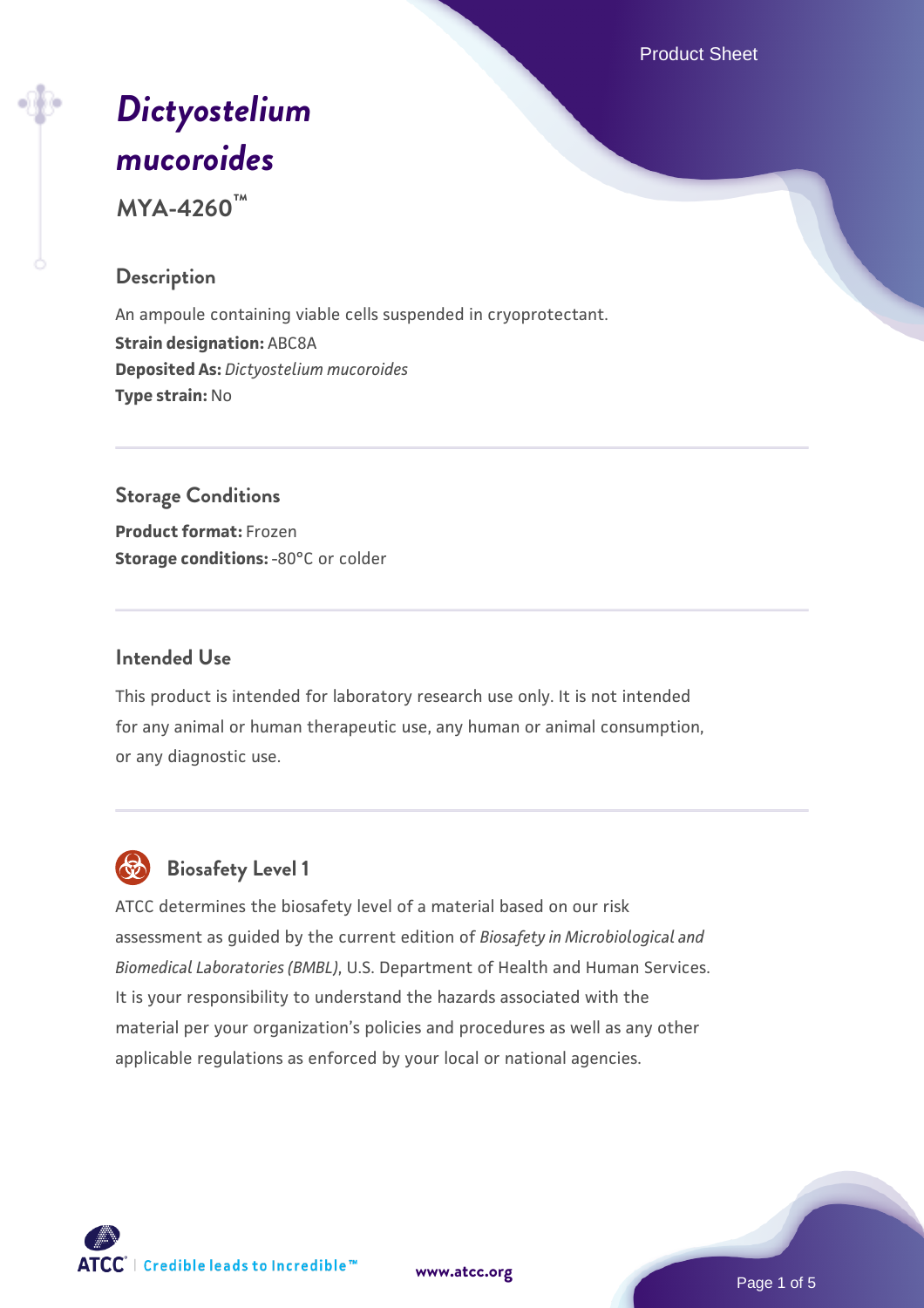#### **[Dictyostelium mucoroides](https://www.atcc.org/products/mya-4260) Product Sheet** Product Sheet **MYA-4260**

ATCC highly recommends that appropriate personal protective equipment is always used when handling vials. For cultures that require storage in liquid nitrogen, it is important to note that some vials may leak when submersed in liquid nitrogen and will slowly fill with liquid nitrogen. Upon thawing, the conversion of the liquid nitrogen back to its gas phase may result in the vial exploding or blowing off its cap with dangerous force creating flying debris. Unless necessary, ATCC recommends that these cultures be stored in the vapor phase of liquid nitrogen rather than submersed in liquid nitrogen.

# **Certificate of Analysis**

For batch-specific test results, refer to the applicable certificate of analysis that can be found at www.atcc.org.

# **Growth Conditions**

**Medium:**  [ATCC Medium 919: Non-nutrient agar](https://www.atcc.org/-/media/product-assets/documents/microbial-media-formulations/9/1/9/atcc-medium-919.pdf?rev=f4e1e31d2b4249c2a4e4c31a4c703c9e) **Temperature:** 20°C **Incubation:** Grown with Escherichia coli (ATCC 23437)

# **Handling Procedures**

**Frozen ampoules** packed in dry ice should either be thawed immediately or stored in liquid nitrogen. If liquid nitrogen storage facilities are not available, frozen ampoules may be stored at or below -70°C for approximately one week. **Do not under any circumstance store frozen ampoules at refrigerator freezer temperatures (generally -20°C)**. Storage of frozen material at this temperature will result in the death of the culture.

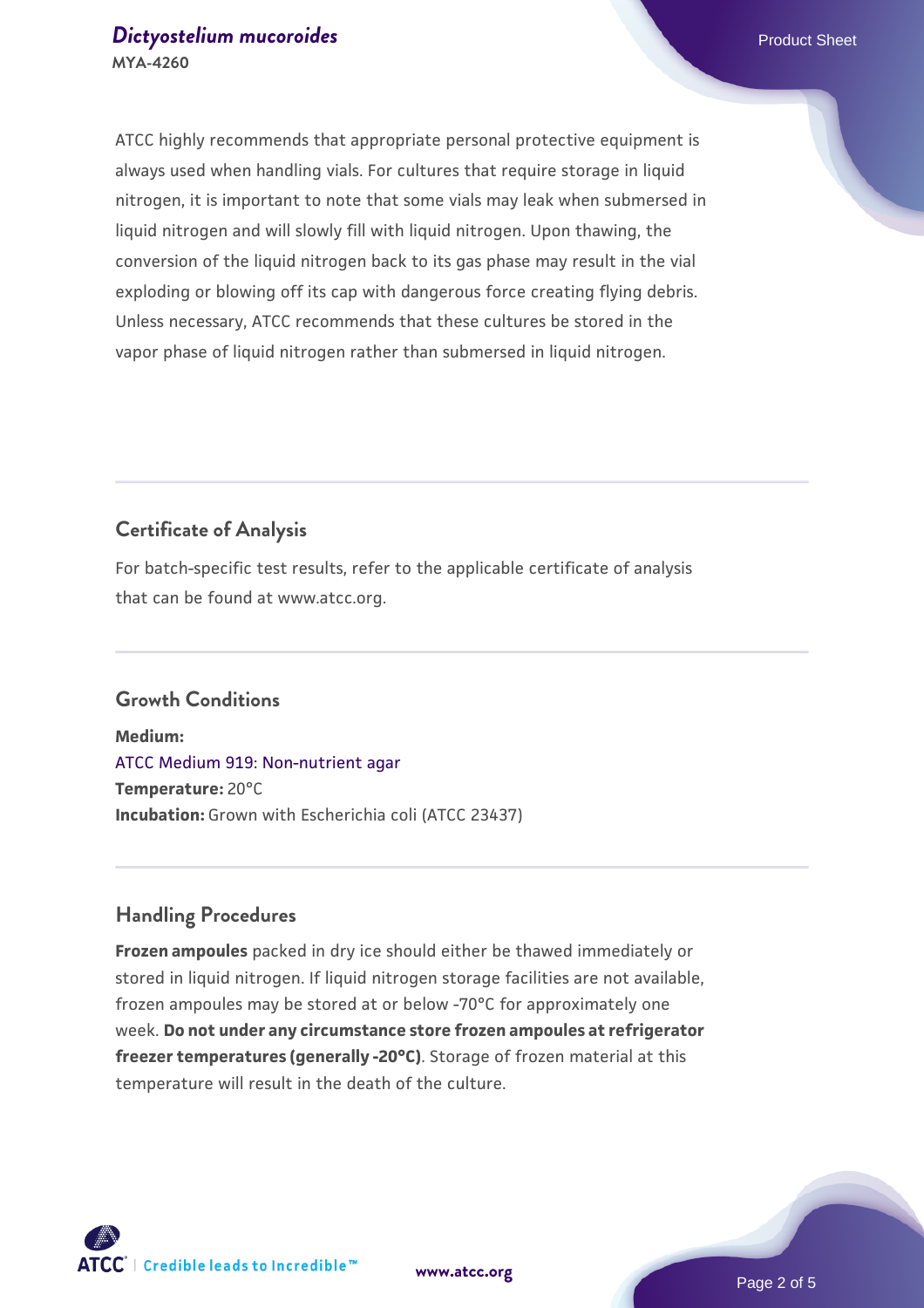- 1. To thaw a frozen ampoule, place in a **25°C to 30°C** water bath, until just thawed **(approximately 5 minutes)**. Immerse the ampoule just sufficient to cover the frozen material. Do not agitate the ampoule.
- 2. Immediately after thawing, wipe down ampoule with 70% ethanol and aseptically transfer at least 50 µL (or 2-3 agar cubes) of the content onto a plate or broth with medium recommended.
- 3. Incubate the inoculum/strain at the temperature and conditions recommended.
- 4. Inspect for growth of the inoculum/strain regularly for up to 4 weeks. The time necessary for significant growth will vary from strain to strain.

# **Material Citation**

If use of this material results in a scientific publication, please cite the material in the following manner: *Dictyostelium mucoroides* (ATCC MYA-4260)

# **References**

References and other information relating to this material are available at www.atcc.org.

#### **Warranty**

The product is provided 'AS IS' and the viability of ATCC<sup>®</sup> products is warranted for 30 days from the date of shipment, provided that the customer has stored and handled the product according to the information included on the product information sheet, website, and Certificate of Analysis. For living cultures, ATCC lists the media formulation and reagents that have been found to be effective for the product. While other unspecified media and reagents may also produce satisfactory results, a change in the ATCC and/or depositor-recommended protocols may affect the recovery, growth, and/or function of the product. If an alternative medium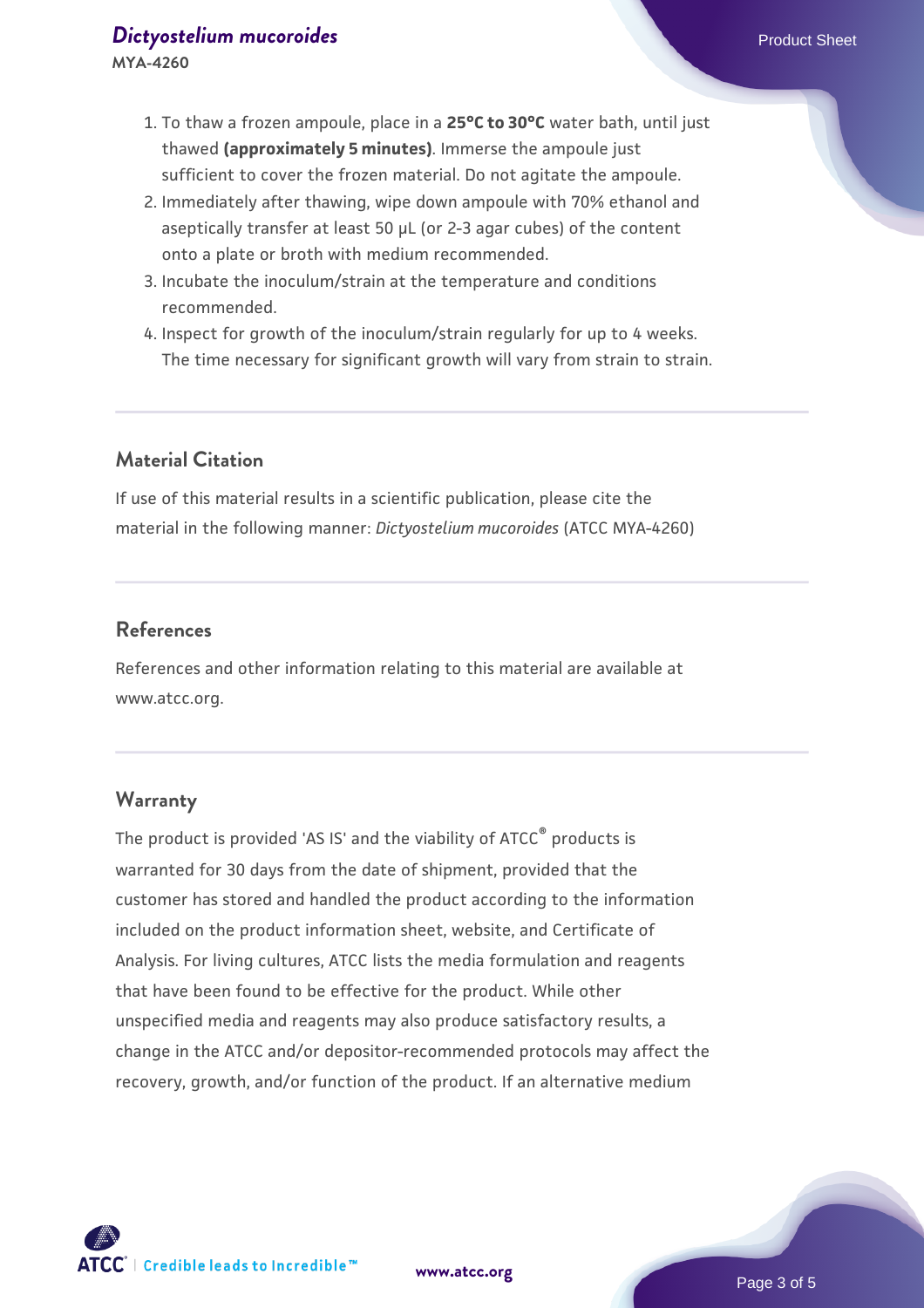#### **[Dictyostelium mucoroides](https://www.atcc.org/products/mya-4260) Product Sheet** Product Sheet **MYA-4260**

formulation or reagent is used, the ATCC warranty for viability is no longer valid. Except as expressly set forth herein, no other warranties of any kind are provided, express or implied, including, but not limited to, any implied warranties of merchantability, fitness for a particular purpose, manufacture according to cGMP standards, typicality, safety, accuracy, and/or noninfringement.

# **Disclaimers**

This product is intended for laboratory research use only. It is not intended for any animal or human therapeutic use, any human or animal consumption, or any diagnostic use. Any proposed commercial use is prohibited without a license from ATCC.

While ATCC uses reasonable efforts to include accurate and up-to-date information on this product sheet, ATCC makes no warranties or representations as to its accuracy. Citations from scientific literature and patents are provided for informational purposes only. ATCC does not warrant that such information has been confirmed to be accurate or complete and the customer bears the sole responsibility of confirming the accuracy and completeness of any such information.

This product is sent on the condition that the customer is responsible for and assumes all risk and responsibility in connection with the receipt, handling, storage, disposal, and use of the ATCC product including without limitation taking all appropriate safety and handling precautions to minimize health or environmental risk. As a condition of receiving the material, the customer agrees that any activity undertaken with the ATCC product and any progeny or modifications will be conducted in compliance with all applicable laws, regulations, and guidelines. This product is provided 'AS IS' with no representations or warranties whatsoever except as expressly set forth herein and in no event shall ATCC, its parents, subsidiaries, directors, officers, agents, employees, assigns, successors, and affiliates be liable for indirect, special, incidental, or consequential damages of any kind in connection with or arising out of the customer's use of the product. While reasonable effort is made to ensure authenticity and reliability of materials on deposit, ATCC is